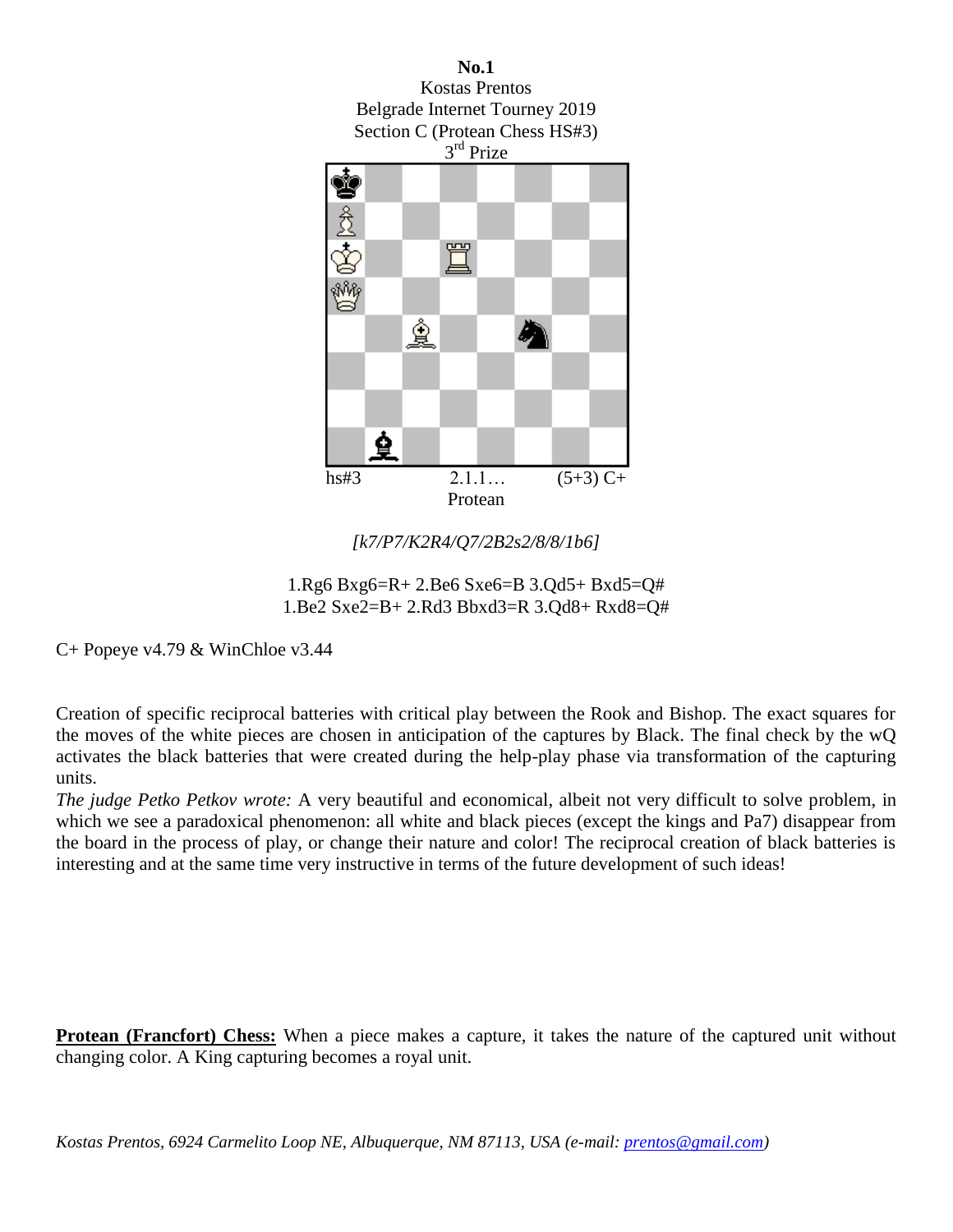

*[8/8/8/3r1p2/1sp1kp2/p1P2sP1/p2Pp1P1/2K4R]*

a) 1...e1=S! 2.d4 Sxd4 3.Kd2 f3 4.Rxe1+ Se2# b) 1...e1=B! 2.d3+ Sbxd3+ 3.Kc2 Sb3 4.Rxe1+ Sxe1#

C+ WinChloe 3.51

Passive promotion of the bPe2 on Black's 1<sup>st</sup> move. The type of the promoted piece is determined with the method of proof by contradiction, using the white King to rule out all but one promotion type, in the same way the Schnoebelen theme is determined in proof games.

*The judges Vlaicu Crisan & Eric Huber wrote:* The only competing entry showing the set theme for black pieces and moreover in the delayed form! This problem would have won a prize, had it been more economical. The motivation of the delayed capture is taken from the retros genre: the promoted unit must not guard the King's path. The similar last white move – although capturing a different black unit – is a slight weakness. Nevertheless this original interpretation is worth admiring.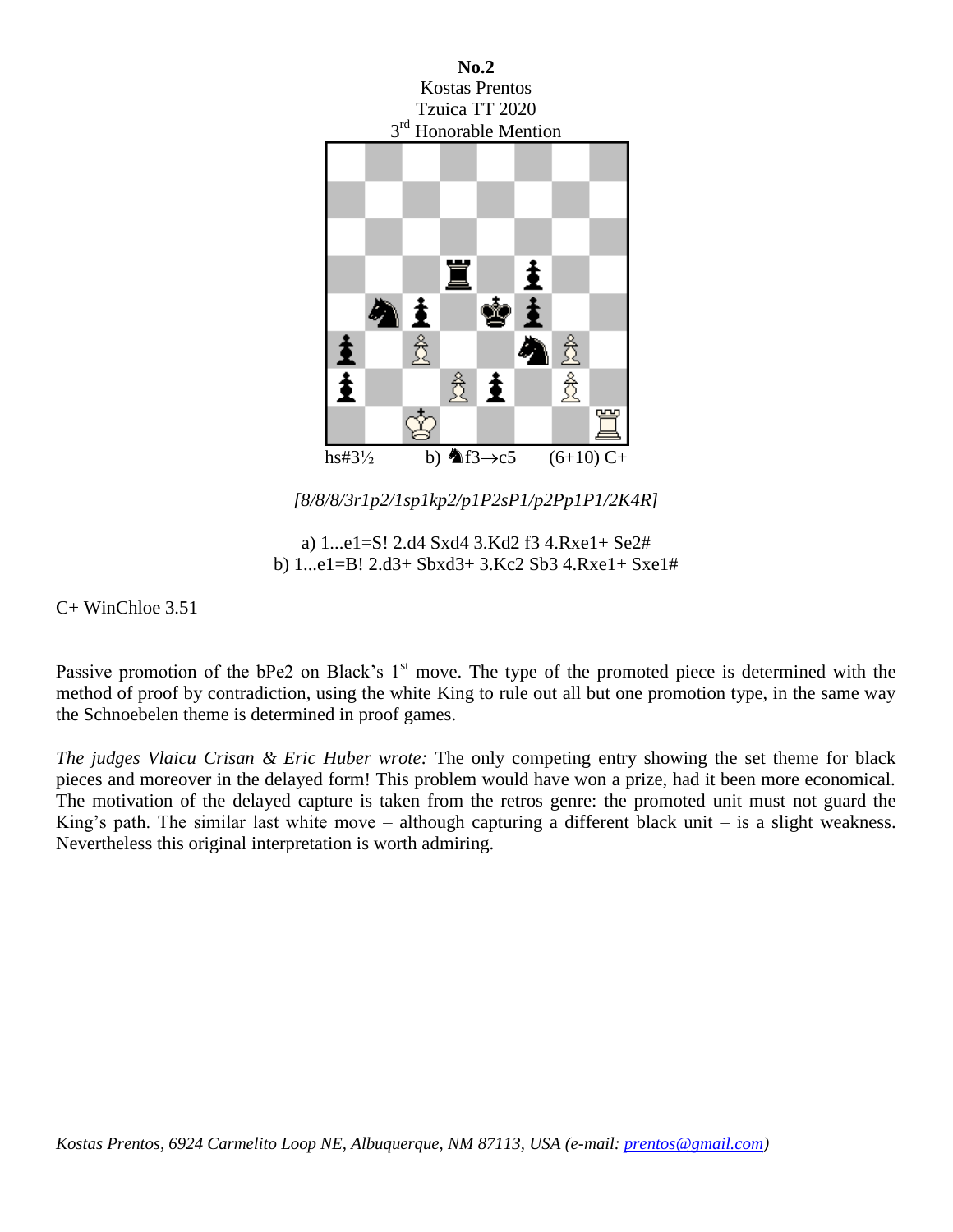

*[8/8/8/8/6k1/1q6/2b1K3/7r]*

a) 1...Bd1[b3=w]+ 2.Kg4Ke2 Kf1+ 3.Kg3 Be2 4.Qd1[e2=w]+ Kg3Kf1# b) 1...Qc4[f4=w]+ 2.Kg4Ke2 Ke1 3.Kf3 Qc1 4.Bd2[c1=w]+ Kf3Ke1# c) 1...Qb5[c6=w]+ 2.Kf2 Kh3 3.Bf3 Qh5 4.Bg4[h5=w]+ Kf2Kh3# d) 1...Qe6[b6=w]+ 2.Be3 Kh4 3.Kf3 Qh6 4.Bg5[h6=w]+ Kf3Kh4# e) 1...Kh5 2.Kf3 Qd3[c2=w]+ 3.Kf4 Qh7 4.Bg6[h7=w]+ Kf4Kh5#

C+ WinChloe 3.52

Five echo model mates, three in vertical and two in horizontal transformation. In particular, two pairs of solutions end with exact echo mates, at a 90 degree reflection (twins  $a=c \& b=d$ ).

**Messigny:** Instead of an ordinary move, any piece (Kings included) may be swapped with another piece of the same type and opposite color, provided neither of the pieces involved was swapped on the previous move.

**Masand:** When a piece X gives a direct check with its move, all pieces of the same color controlled by X and all pieces of opposite color attacked by X, except for the Kings, change color.

*Kostas Prentos, 6924 Carmelito Loop NE, Albuquerque, NM 87113, USA (e-mail: [prentos@gmail.com\)](mailto:prentos@gmail.com)*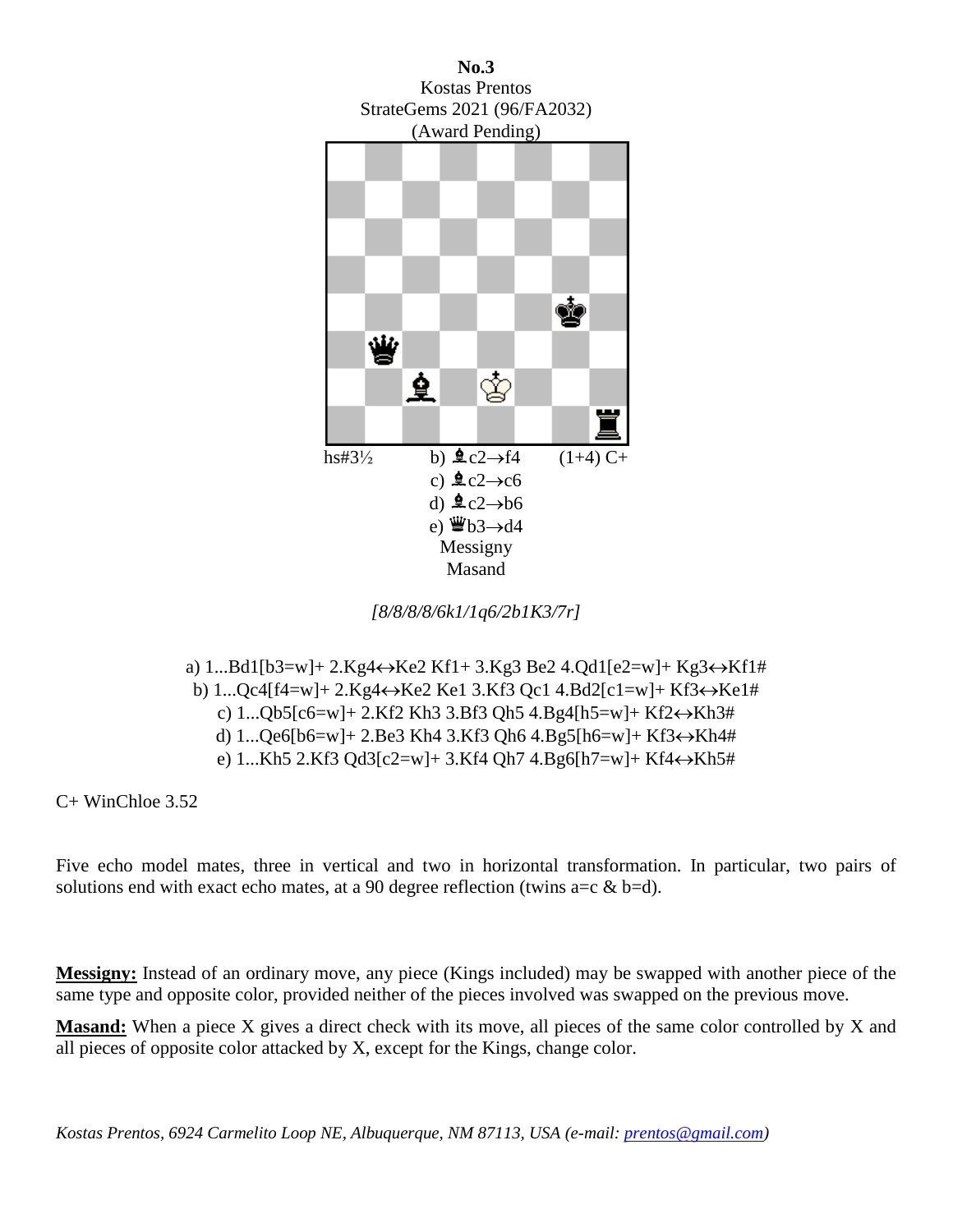

a) 1...Kh8 2.Ka6 Kc8 3.Ka8 Rh8 4.Bg4+ Ka6# b) 1...Kd2 2.Ka6 Kc1 3.Ka1 Rg1 4.Bh6+ Ka3# c) 1...Ke2 2.Kh3 Kf1 3.Kh1 Ra1 4.Bb5+ Kh3# d) 1...Kh8 2.Kh3 Kf8 3.Kh8 Rb8 4.Ba3+ Kh6#

Four corners model mates by the creation and firing of royal batteries. Exact mirror echo mates (180°) between twins a/c and b/d.

**Bolero Rex Inclusive:** When any Piece (other than a pawn) makes a capture, it moves as usual, according to the rules of movement for its own nature. When it makes a non capturing move, it plays as follows: If it stands on the files "a" and "h" it moves like a Rook, on the files "b" and" g" like a Knight, on the files "c" and "f" like a Bishop, on the file "d" like a Queen and on the file "e" like a King.

*Kostas Prentos, 6924 Carmelito Loop NE, Albuquerque, NM 87113, USA (e-mail: [prentos@gmail.com\)](mailto:prentos@gmail.com)*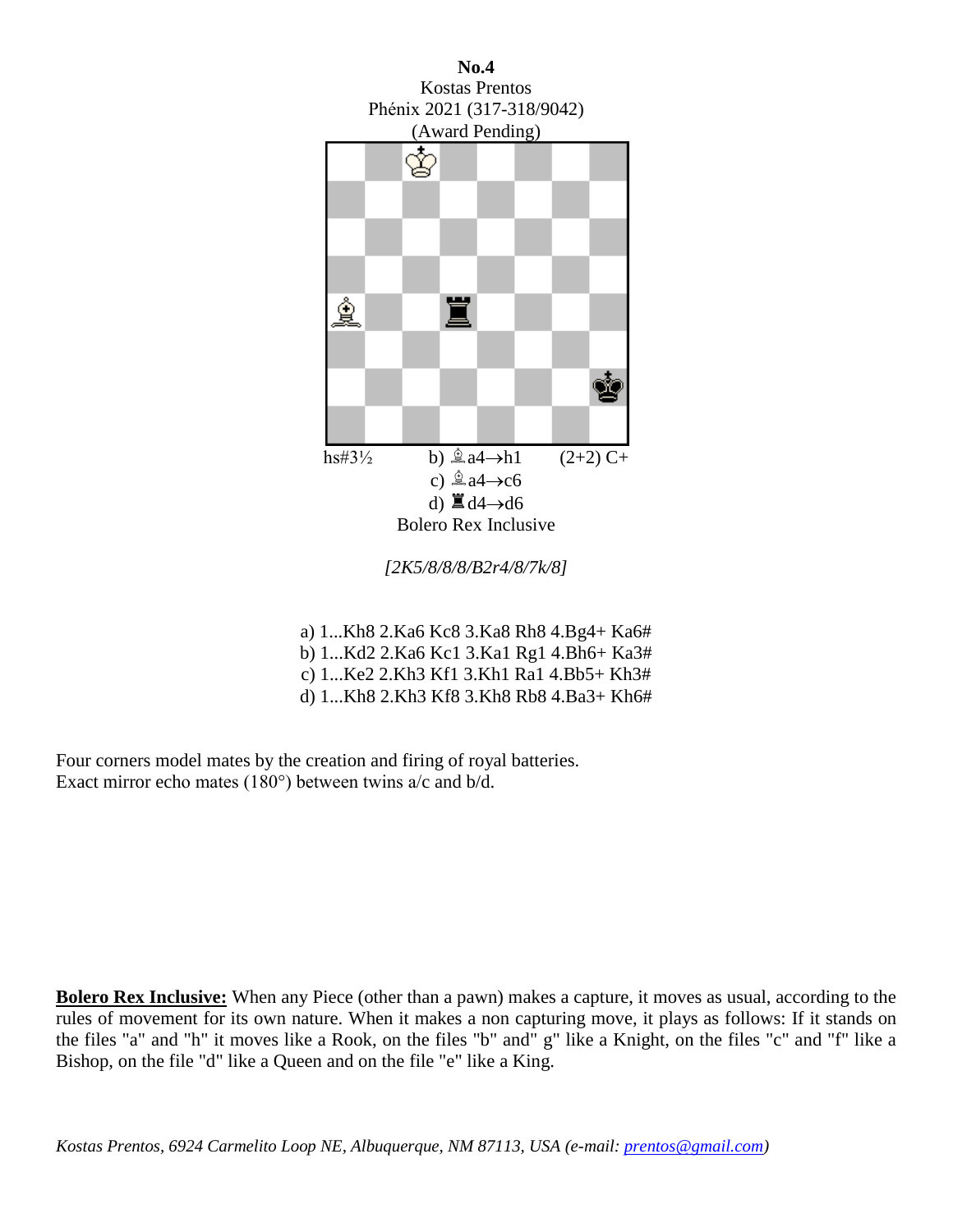

*[k7/B2p4/2PQB3/3K4/8/8/8/3b4]*

1.Bd4 Bf3+ 2.Kc5 Ka7 3.c7 Ba8 4.Bc4 Kb7 5.Qe6 d6+ 6.Kd5 Kxc7#

C+ Gustav 4.1a {16:13 min}

Black and white Indian, combined with Klasinc (wKd5/wBe6 & wKd5/bBd1). Several instances of Umnov effects.